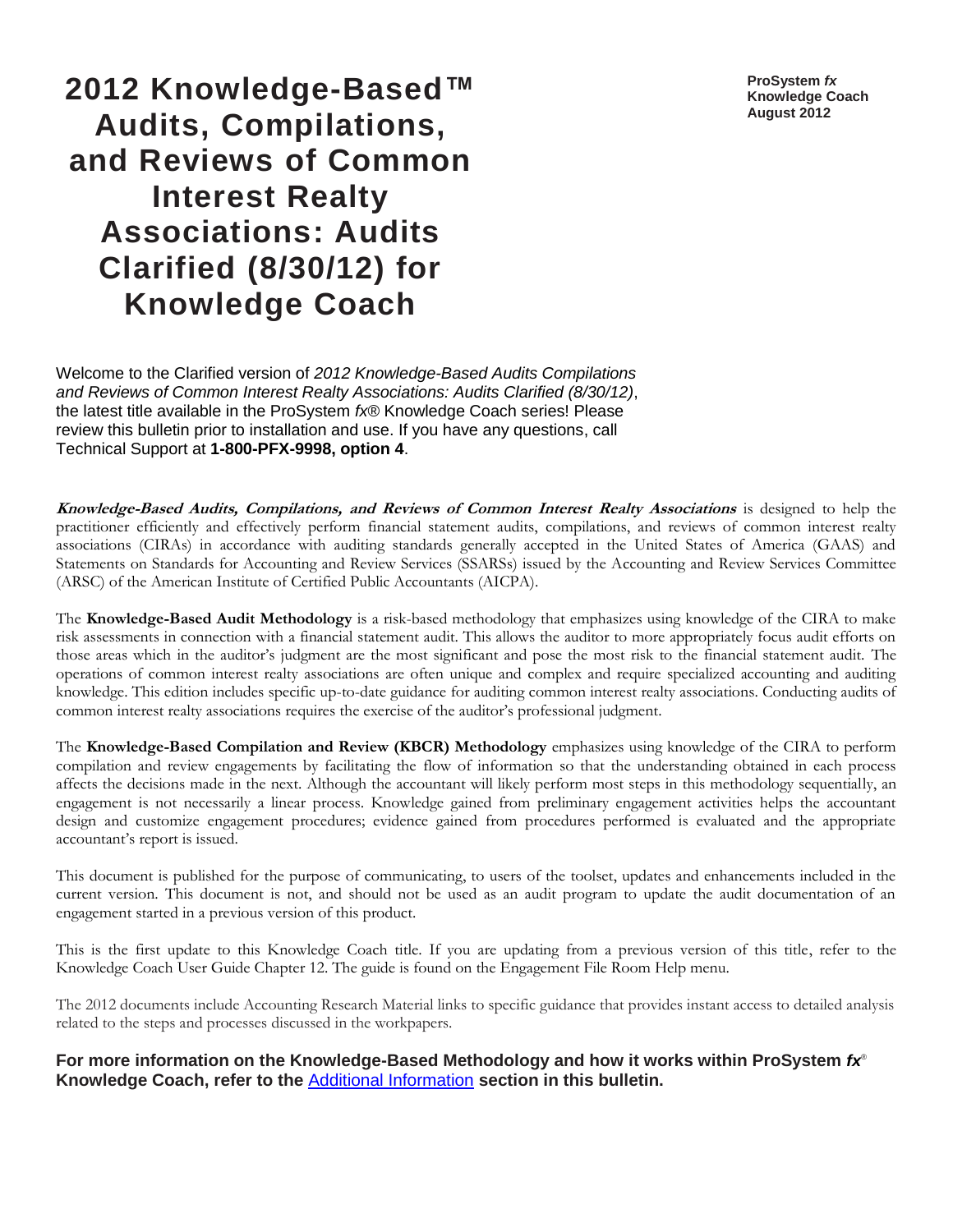## **WORKPAPER NOTES**

#### **Important Note for Customers updating binders from 2011 Knowledge Based Audits, Compilations, and Review of Common Interest Realty Associations**

You must install Engagement 6.11 and Knowledge Coach 1.11 before updating to the 2012 Knowledge Based Audits, Compilation, and Reviews of Common Interest Realty Associations. Engagement 6.11 and Knowledge Coach 1.11 are required to use the 2012 Knowledge-Based Audits, Compilations, and Reviews of Common Interest Realty Associations. For more information on Engagement 6.11 and Knowledge Coach 1.11, review the Release Notes and associated Knowledge Base article at the following link [http://support.cch.com/updates/KnowledgeCoach/.](http://support.cch.com/updates/KnowledgeCoach/) 

#### **General Roll Forward Note**

You must be the current editor of all Knowledge Coach workpapers to update to the latest content during roll forward, and you must be the current editor upon opening the updated workpaper for the first time to ensure you see the updated workpaper.

The **2012 Knowledge-Based ™Audits, Compilations, and Reviews of Common Interest Realty Associations** has been updated to help auditors conduct audit engagements in accordance with the new clarified and redrafted auditing standards resulting from the ASB's Clarity Project and pending auditing standards and guidance, including the requirements of SASs 122, 123, 124, 125 and 126. The clarified SASs are effective for audits of financial statements for periods ending on or after December 15, 2012. You should not update to this title until you are performing an audit in compliance with these standards. Many new tips and examples have been incorporated. The 2012 tools include links to specific guidance that provides instant access to detailed analysis related to the steps and processes discussed in the workpapers. Also included is a revised financial statement disclosures checklist that provides a centralized resource of the current required and recommended GAAP disclosures and key presentation items, using the style referencing under the FASB Accounting Standards Codification™.

The 2012 edition of Knowledge-Based™ Audits, Compilations, and Reviews of Common Interest Realty Associations is current through SAS-126, (AU-C 570), The Auditor's Consideration of an Entity's Ability to Continue as a Going Concern (Redrafted), FASB Accounting Standards Codification (as of June 30, 2012), up to and including Accounting Standards Update (ASU) No. 2012- 02, Intangibles—Goodwill and Other (Topic 350).

The **2012 Knowledge-Based™ Audits, Compilations, and Reviews of Common Interest Realty Associations** has been updated to take into account the latest literature, standards, and guidance applicable to compilation and review engagements. The 2012 tools include links to industry specific guidance that provides instant access to detailed analysis related to the steps and processes discussed in the workpapers. Also included is a revised financial statement disclosures checklist that provides a centralized resource of the required and recommended GAAP disclosures and key presentation items currently in effect, using the style referencing under the FASB Accounting Standards Codification.™

The **2012 Knowledge-Based™ Audits, Compilations, and Reviews of Common Interest Realty Associations** is current through Statement on Standards for Accounting and Review Services No. 20 (SSARS-20), Revised Applicability of Statements on Standards for Accounting and Review Services; AR Section 9080, Compilation of Financial Statements—Accounting and Review Services Interpretations of Section 80; and AR Section 9090, Review of Financial Statements—Accounting and Review Services Interpretations of Section 90.

#### **Specific Program Enhancements**

For more information on specific program enhancements, review the 2012 CIRA Audit Title Overview for Knowledge Coach at [http://support.cch.com/updates/KnowledgeCoach/pdf/guides\\_tab/2012%20CIRA%20Audit%20Title%20Overview%20for%20](http://support.cch.com/updates/KnowledgeCoach/pdf/guides_tab/2012%20CIRA%20Audit%20Title%20Overview%20for%20Knowledge%20Coach%20Users.pdf) [Knowledge%20Coach%20Users.pdf](http://support.cch.com/updates/KnowledgeCoach/pdf/guides_tab/2012%20CIRA%20Audit%20Title%20Overview%20for%20Knowledge%20Coach%20Users.pdf) or the 2012 CIRA Compilation and Review Title Overview for Knowledge Coach available in early September 2012 or in the binder through the RES-KCO workpaper.

#### **In addition, forms and practice aids throughout have been updated to include new examples and tips and, where applicable, to take into account:**

New literature, standards, and developments, reflected in the following current audit and accounting guidance: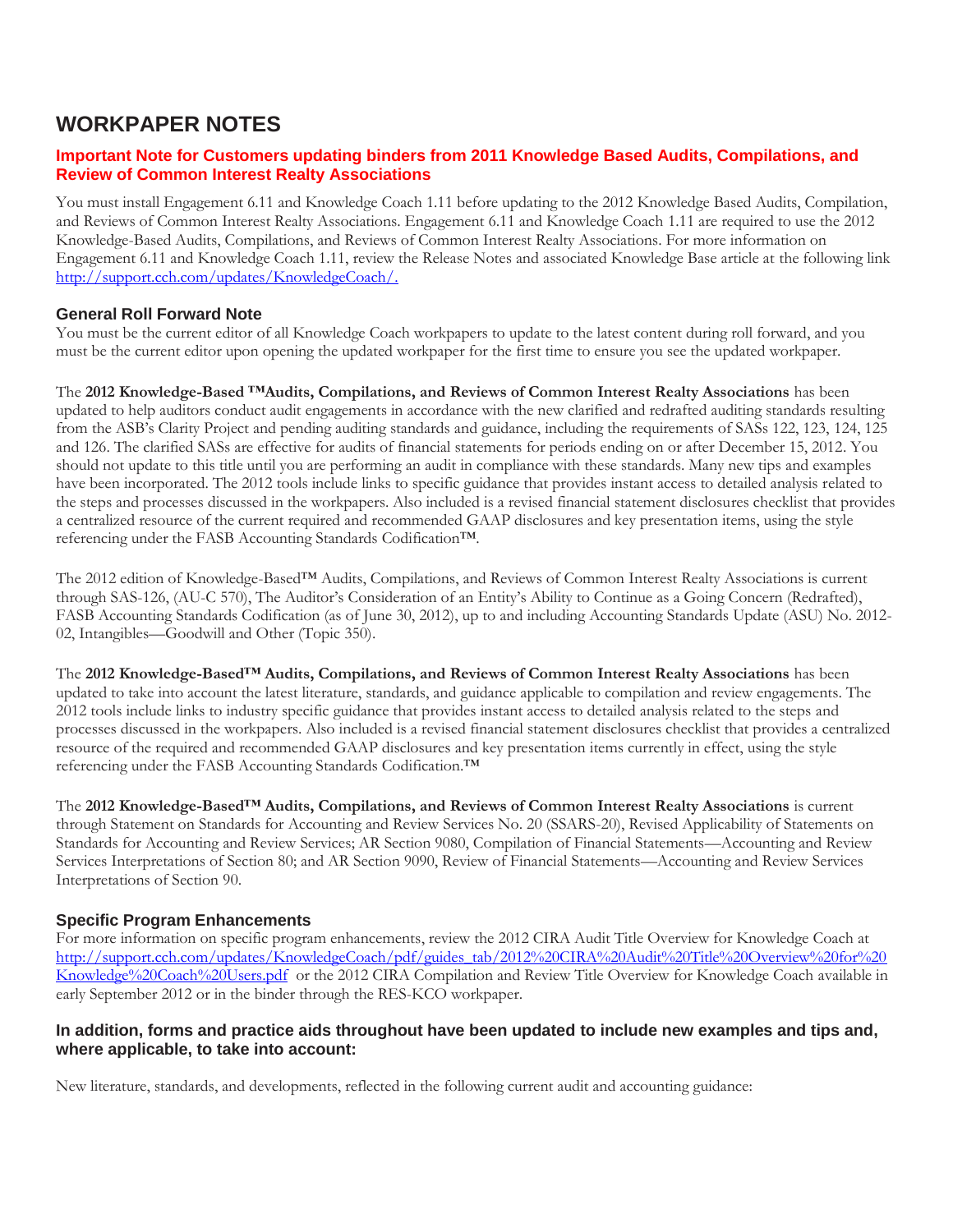#### **Statements on Auditing Standards (SASs):**

- SAS-122, *Clarification and Recodification*;
- SAS-123, *Omnibus Statement on Auditing Standards—2011*;
- SAS-124, *Financial Statements Prepared in Accordance with a Financial Reporting Framework Generally Accepted in Another Country*
- SAS-125, *Alert That Restricts the Use of the Auditor's Written Communication*;
- SAS-126, *The Auditor's Consideration of an Entity's Ability to Continue as a Going Concern (Redrafted)*;
- AICPA Statement on Quality Control Standards No. 8, *A Firm's System of Quality Control (Redrafted)*;
- FASB Accounting Standards Codification as of December 31, 2011, and through ASU No. 2011-250, *Revenue Recognition (Topic 605): Codification Amendments.*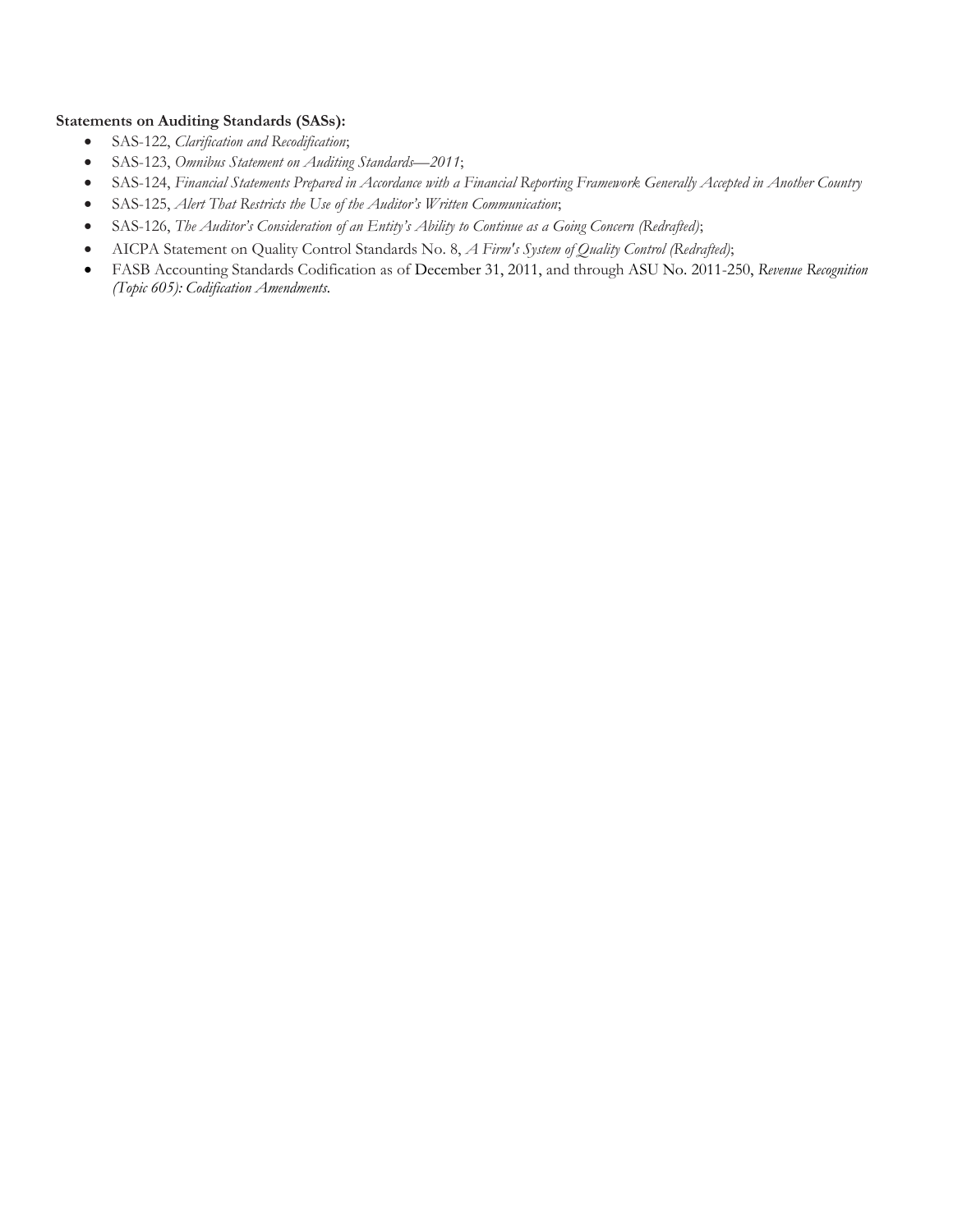## <span id="page-3-0"></span>**Additional Information on Knowledge Coach and the KBA Methodology**

### **KBA Methodology**

**Knowledge-Based™ Methodology** allows the results of one set of procedures to become the input for the next. The key components of the KBA methodology include:

- An **Overview** that guides auditors through the methodology.
- Customizable **Audit Programs** that take auditors through related steps and procedures.
- **Practice Aids** to help auditors complete steps or processes outlined in the Knowledge-Based Audit documents and Audit Programs.
- **Auditor's Reports** that provide a variety of sample auditor's opinions on audited financial statements.
- **Correspondence** documents that provide sample letters to be used to comply with GAAS requirements and in many other common situations.
- **Knowledge-Based Audit** documents, integral to the risk assessment and overall audit processes, which contain steps and procedures required by GAAS.

The audit-related practice aids and tools in the **2012 Knowledge-Based Audits, Compilations, and Reviews of Common Interest Associations** are designed around the AICPA's risk assessment standards to assist auditors of common interest realty associations by:

- Facilitating compliance with GAAS;
- Encouraging more effective audits through tailored audit programs and comprehensive practice aids;
- Helping auditors to focus on and respond to identified risks; and
- Enhancing audit documentation.

## **ProSystem** *fx***® Knowledge Coach**

**ProSystem** *fx***® Knowledge Coach** functionality allows auditors to use the Knowledge-Based-Audit methodology more efficiently by eliminating the need for duplicate entry of the same information, tailoring audit documentation to each particular engagement, and documenting the link between risks identified and procedures performed. **AUD-100 Tailoring Question Workpaper** is a document in Knowledge Coach that presents engagement-level questions designed to aid in tailoring the engagement documentation to fit each client. Completing the questions helps the auditor avoid duplication and unnecessary workpapers.

Before you begin your audit, please review the guidance in **AUD-101 Overall Audit Program**. This workpaper is intended to be your road map through a Knowledge-Based Audit methodology. You should start your audit with **AUD-100 Tailoring Question Workpaper** and **AUD-101 Overall Audit Program**.

**Risks** can be captured via the Risk Summary task pane from any Knowledge Coach workpaper by the current editor of **KBA-502 Summary of Risk Assessments**. This allows the user to continuously assess risks during the engagement. Several workpapers prompt the consideration of the presence of risks, but the Risk Summary task pane must be used to document those risks. All documented risks flow to the Risk Summary. To ensure risks show in findings tables, make sure to check the "workpaper identified in" field of the Risk pane.

**Information Flow** helps cut down on the time spent duplicating information across forms. In addition, the flow of consistent information ensures that information and updates to information are not missed between workpapers. Drill-down functionality helps the user navigate quickly to the source of the information, aiding in the review of the audit file.

**Diagnostics** help keep track of unresolved issues like unanswered questions, incomplete risks, program steps not linked to risks or relevant assertions, missing workpaper, and more. Diagnostics now show when a form table has not been answered (i.e. tables in **KBA-101 Overall Audit Strategy** that are added by the tailoring questions in **AUD-100 Tailoring Question Workpaper**).

**Links to Accounting Research Manager (ARM)-**If you subscribe to an ARM library that includes audit content, you can link directly to source material from Resources within Knowledge Coach documents. These links have been updated to reference to the accounting standards under the FASB Accounting Standards Codifications and the auditing standards issued by the AICPA. Also, if you subscribe to the *Knowledge-Based Audits of Common Interest Realty Associations Guide* on ARM, you can take advantage of brand new links to the audit guide material from within the Knowledge Coach documents.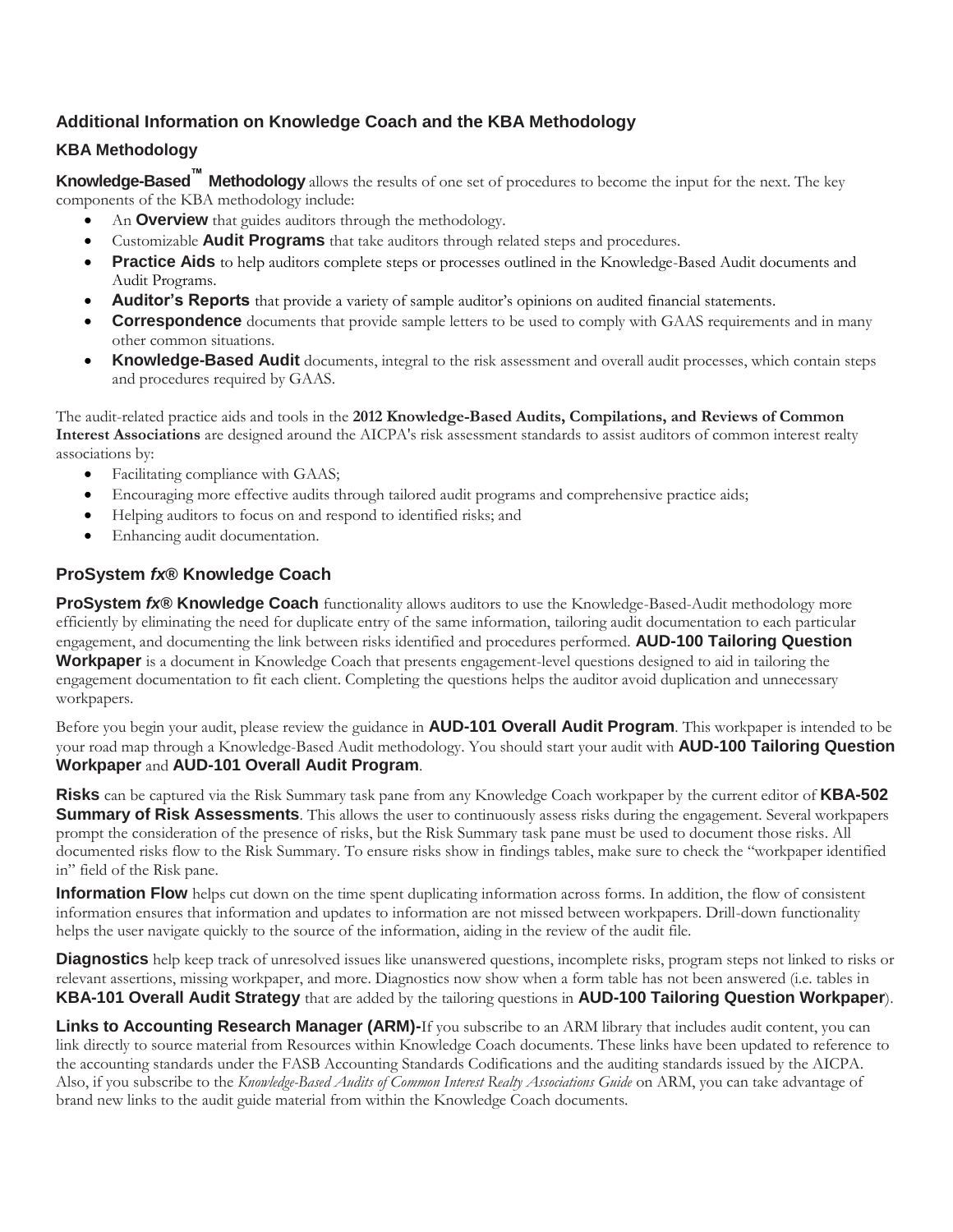**Interpretive Guidance** is integrated into each Knowledge Coach template through the Tips view of each new task pane. Informational features include Practice Points, Examples, Optional Workpapers, and Resources to help auditors work more effectively and efficiently. We have also added the ability to navigate from Resources within a document or the tip pane directly to CCH's Accounting Research Manager and industry audit guides by simply clicking on the Reference.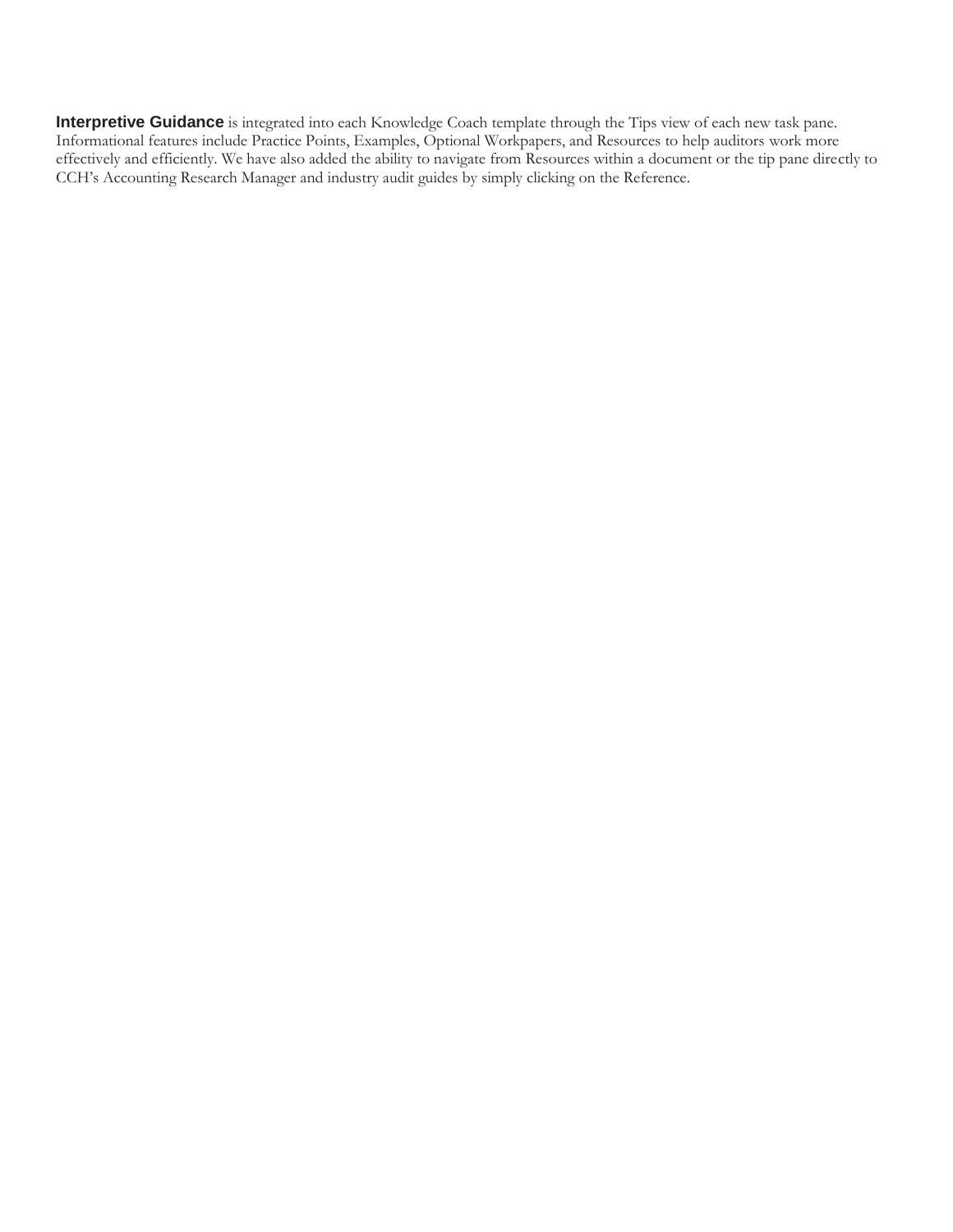## **Additional Information on Knowledge Coach and the Knowledge-Base Compilation and Review (KBCR) Methodology**

## **KBCR Methodology**

**Knowledge-Based™ Methodology** allows the results of one set of procedures to become the input for the next. The key components of the KBCR methodology include:

- An **Overview** that guides accountants through the methodology.
- Customizable **Compilation and Review Programs** that take accountants through related steps and procedures designed for use in compilation and review engagements.
- **Practice Aids** to help accountants complete steps or processes outlined in other related documents and provide example financial statement formats for different types of entities.
- **Reports** that provide a variety of sample accountant's reports on compiled or reviewed financial statements.
- **Correspondence** documents that provide sample engagement letters and management representation letters to be used in many common situations.
- **Knowledge-Based Compilation and Review** documents, integral to the overall engagement process, that contain steps and procedures required by SSARSs.

### **ProSystem** *fx***® Knowledge Coach**

**ProSystem** *fx***® Knowledge Coach** functionality allows accountants to use the Knowledge-Based methodology more efficiently by eliminating the need for duplicate entry of the same information, tailoring documentation to each particular engagement, and documenting procedures performed. **CMP-100 Tailoring Question Workpaper** or **REV-100 Tailoring Question Workpaper** are documents in Knowledge Coach that presents engagement-level questions designed to aid in tailoring the engagement documentation to fit each client. Completing the questions helps the accountant avoid duplication and unnecessary workpapers.

Before you begin your engagement, please review the guidance in **CMP-101 Overall Compilation Program** or **REV-101 Overall Review Program**. These workpapers are intended to be your road map through the Knowledge-Based methodology. You should start your engagement with **CMP-100 Tailoring Question Workpaper** or **REV-100 Tailoring Question Workpaper** and **CMP-101 Overall Compilation Program** or **REV-101 Overall Review**.

The Risk Assessment features have been disabled for the 2012 Knowledge-Based Compilations and Review Title for Knowledge Coach. Refer to **KBC-101 Compilation: Significant Matters** and **KBR-102 Review: Significant Matters** to accumulate and review significant issues and findings. **CMP-801 Compilation Program: Significant Risks and Uncertainties** and **REV-802 Review Program: Significant Risks and Uncertainties** provide a guide for implementing the guidance related to the disclosure of certain significant risks and uncertainties.

**Information Flow** helps cut down on the time spent duplicating information across forms. In addition, the flow of consistent information ensures that information and updates to information are not missed between workpapers. Drill-down functionality helps the user navigate quickly to the source of the information, aiding in the review of the engagement file.

**Diagnostics** help keep track of unresolved issues like unanswered questions, incomplete risks, program steps not linked to risks or relevant assertions, missing workpaper, and more.

**Links to Accounting Research Manager (ARM)-**If you subscribe to an ARM library that includes compilation and review content, you can link directly to source material from Resources within Knowledge Coach documents. These links have been updated to reference to the accounting standards under the Statements on Standards for Accounting and Review Services (SSARSs). Also, if you subscribe to the *Knowledge-Based Compilation and Review of Common Interest Realty Associations* Guide on ARM, you can take advantage of the links to the guide material from within the Knowledge Coach documents.

**Interpretive Guidance** is integrated into each Knowledge Coach template through the Tips view of each new task pane. Informational features include Practice Points, Examples, Optional Workpapers, and Resources to help accountants work more effectively and efficiently. We have also added the ability to navigate from Resources within a document or the tip pane directly to CCH's Accounting Research Manager and industry guides by simply clicking on the Reference.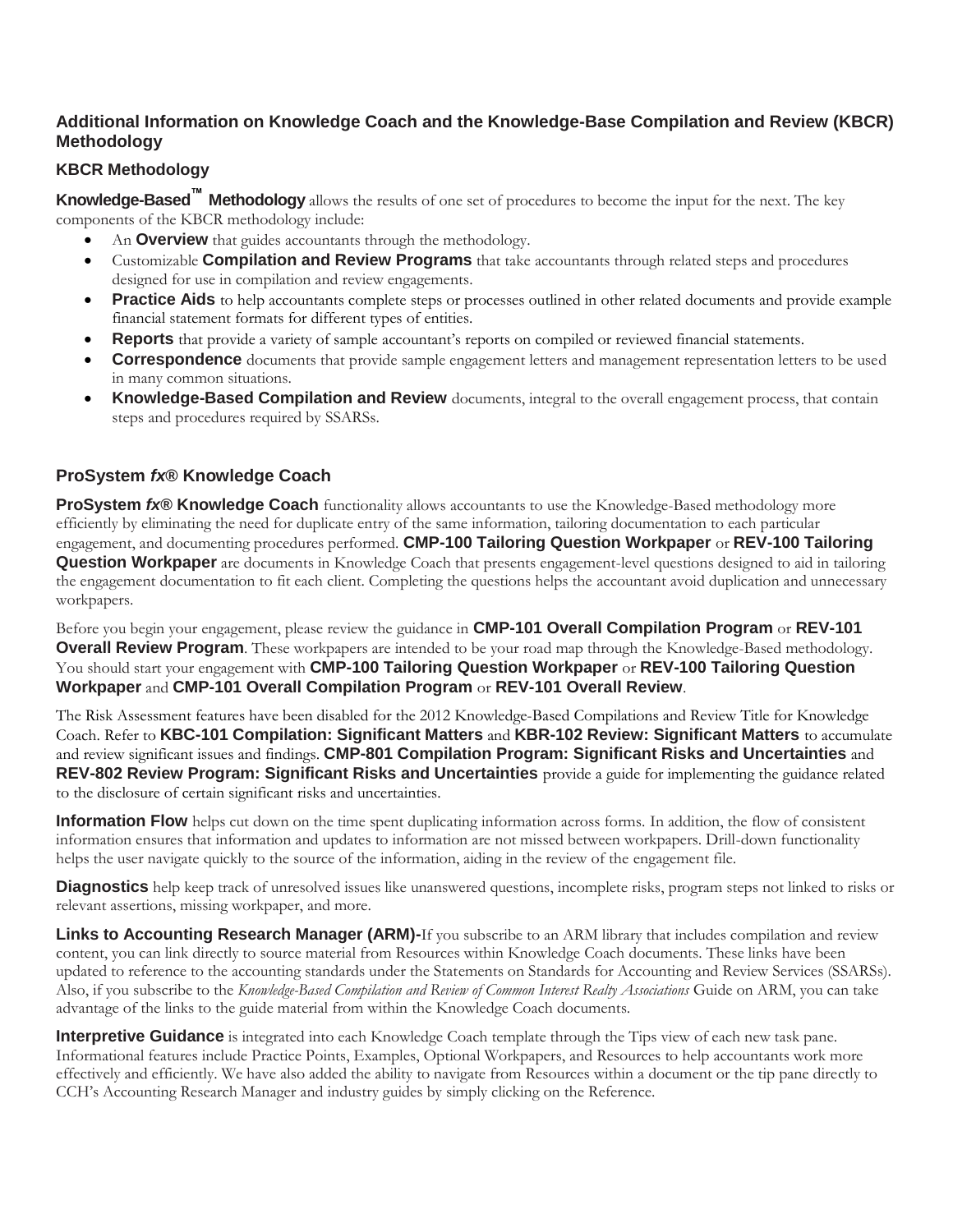#### **Important Notes**

- Make sure to save changes to workpapers before closing the workpaper or the binder to ensure data is correctly updated.
- If your Current Editor Knowledge Coach MS Word workpapers become read-only or crashes, please do the following: o Keep the binder with the affected workpapers open.
	- o Contact Customer Service at 1-800-PFX-9998, option 4 to obtain a repair utility.
- Knowledge Coach cannot be used within the Shared File Room (SFR) feature of Engagement. However, Knowledge Coach workpapers can be shared across team members through check in, check out, workpaper assignment, synching to the central file room and through peer-to-peer synch in the same way that other Engagement workpapers are shared.

#### **System Requirements**

- This title MUST be used with ProSystem *fx* Engagement version 6.11 and higher. If you are upgrading from ProSystem *fx*  Engagement 6.0, 6.1, 6.1.2, 6.5, or 6.8, please contact Technical Support at 1-800-PFX-9998, option 4 for detailed instructions.
- A minimum of 4GB of RAM is required for optimal performance when opening and navigating through ProSystem *fx*  Knowledge Coach documents.

#### **Download Instructions**

There are three separate content packages for this Knowledge Coach title. The three packages are listed below. All of these packages only require one license to be assigned to the user in the Admin Module. Please see the section Installation Instructions below for more information.

- 2012 Knowledge-Based<sup>TM</sup> Audits of Common Interest Realty Associations: Clarified (8/30/2012)
- 2012 Knowledge-Based<sup>TM</sup> Compilations of Common Interest Realty Associations (early September, 2012)
- 2012 Knowledge-BasedTM Reviews of Common Interest Realty Associations (early September, 2012)

Download these titles from the **ProSystem fx Knowledge Coach Updates** section of the ProSystem *fx* Engagement Support Web site at the following URL: **http://support.cch.com/updates/KnowledgeCoach**, then select the **Knowledge Coach Series** and **Download file** link next to the **2012 Knowledge-BasedTM Audits of Common Interest Realty Associations: Clarified (8/30/2012)**, **2012 Knowledge-BasedTM Compilations of Common Interest Realty Associations (8/30/2012)**, or **2012 Knowledge-BasedTM Reviews of Common Interest Realty Associations (8/30/2012)**. On some occasions, the content package file (.KCP) has downloaded with the extension changed to .ZIP. If this occurs, please change the extension of the downloaded file to KCP using all capital letters.

**Important**: ProSystem *fx* Engagement version 6.11 or higher must be installed on the computer in order to install this Knowledge Coach title. Additional requirements include Microsoft Office 2007, Microsoft Office 2003 Primary Interop Assemblies (PIA) and Visual Studios 2005 Tools for Office Second Edition Runtime (VSTOR).

The following 2012 Knowledge-Based<sup>TM</sup> Audits of Common Interest Realty Associations: Clarified (8/30/2012), 2012 Knowledge-BasedTM Compilations of Common Interest Realty Associations ( early September, 2012), or 2012 Knowledge-BasedTM Reviews of Common Interest Realty Associations (early September, 2012).KCP download is a proprietary file that must be installed from within Engagement. Save this KCP file to a location on your local drive, extract it, and follow the Installation Instructions included in the Release Bulletin.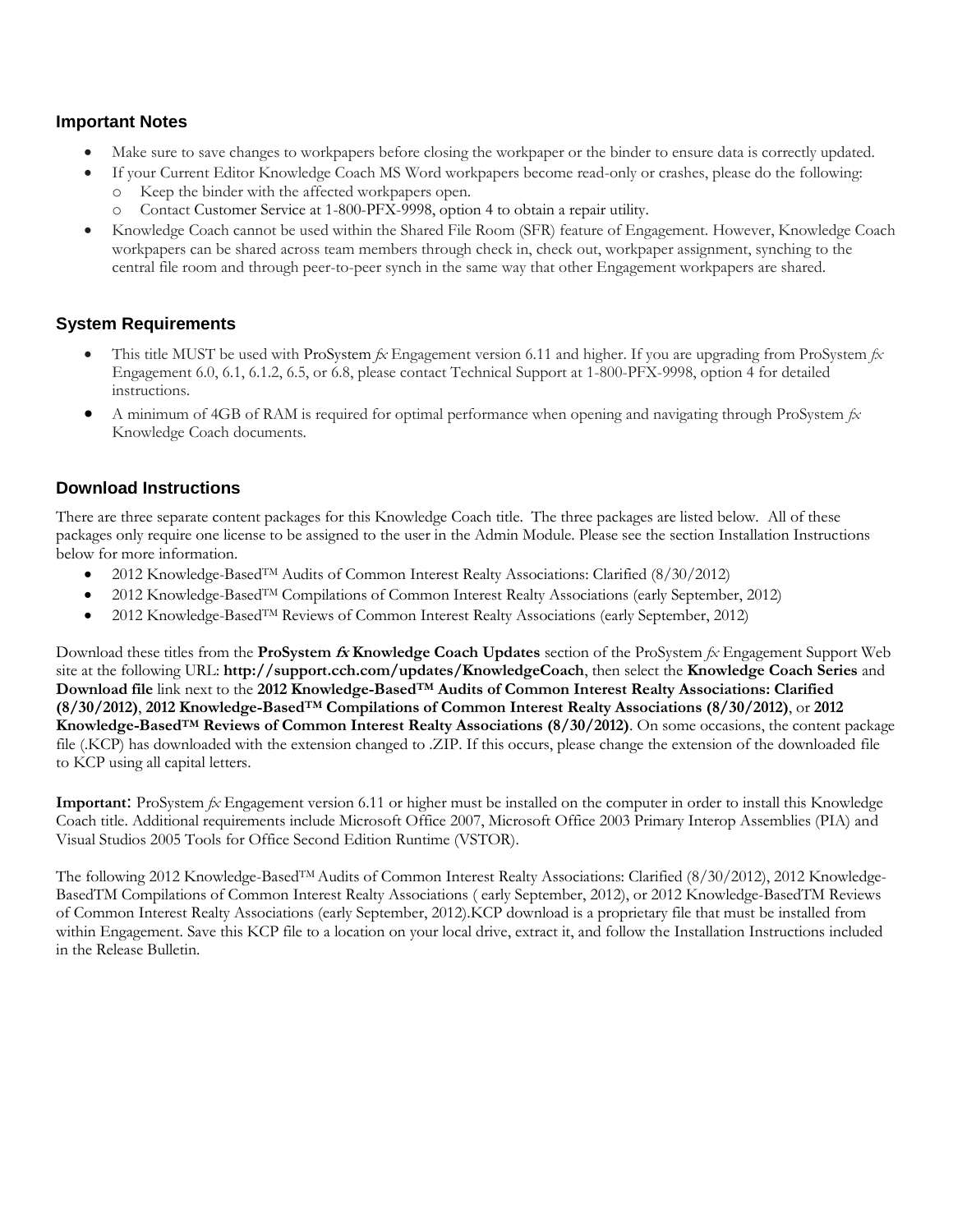#### **Installation Instructions**

Once you have downloaded your Knowledge Coach title, you will need to add it to the list of titles within ProSystem *fx*  Engagement. The only additional system requirement is approximately 75MB of disk space to store your Knowledge Coach program content files. Please refer to the ProSystem *fx* Engagement with Knowledge Coach Release Notes for any other system requirements.

After downloading the applicable Common Interest Realty Associations title, do the following:

1. Launch the ProSystem *fx* Engagement Workpaper Management application so that the Local File Room is displayed. Select **Tools > Knowledge Coach Titles**.

The Knowledge Coach Titles window will be displayed.

- 2. Choose **Add Title**.
- 3. Browse to the title package file (\*.KCP) that you previously downloaded and extracted from the ProSystem *fx*  Knowledge Coach Support Web site.
- 4. Choose **Open**.

The system will display a progress indicator while the title package is added. You will receive a message that the title has been successfully installed once the process is complete.

Once the title is added, you must release it, so that other staff members in your firm can use it. You may also wish to "unrelease" previous versions of the title.

To unrelease a title:

- 1. Select a version of the Common Interest Realty Association title.
- 2. Choose **Unrelease Title**. The date will be removed from the *Date released* column and staff that do not have the staff group property right to insert unreleased titles will not be able to insert the unreleased titles into a binder.

**Note**: You can determine this access in the **ProSystem fx Engagement Admin** module by selecting a staff group and choosing **File** > **Properties** > **Content** "Insert Knowledge Coach workpapers from unreleased titles" option.

To release a title:

- 1. Select one of the Knowledge Coach titles in the list that has been added but is not yet released.
- 2. Choose **Release Title**. The current date and time will be displayed in the *Date released* column, and the status will change to "Released."

**Note**: You must add and assign a Knowledge Coach module as well as the Knowledge Tools title license in the ProSystem *fx* Engagement Administrator before using the workpapers.

**Important**: Once the *2012 Knowledge-Based Audits, Compilations, and Reviews of Common Interest Realty Association* titles have been added and released, they will be automatically deployed to other staff members when they login to the "Office" location, or when they synchronize a binder that contains Knowledge Coach workpapers from this title.

#### **Online Permission Key**

Permission key files may be downloaded from our Web site a[t http://tax.cchgroup.com](http://tax.cchgroup.com/) or when adding or updating the new licenses within ProSystem *fx* Engagement with Knowledge Coach version 6.11 and higher. After updating the license file in the ProSystem *fx* Engagement Admin module, licenses need to be assigned to the staff who will use *2012 Knowledge-Based Audits, Compilations, and Reviews of Common Interest Realty Association*.

If you have not already established a Single Sign-on (SSO) account with Customer Service, we urge you to do so at this time.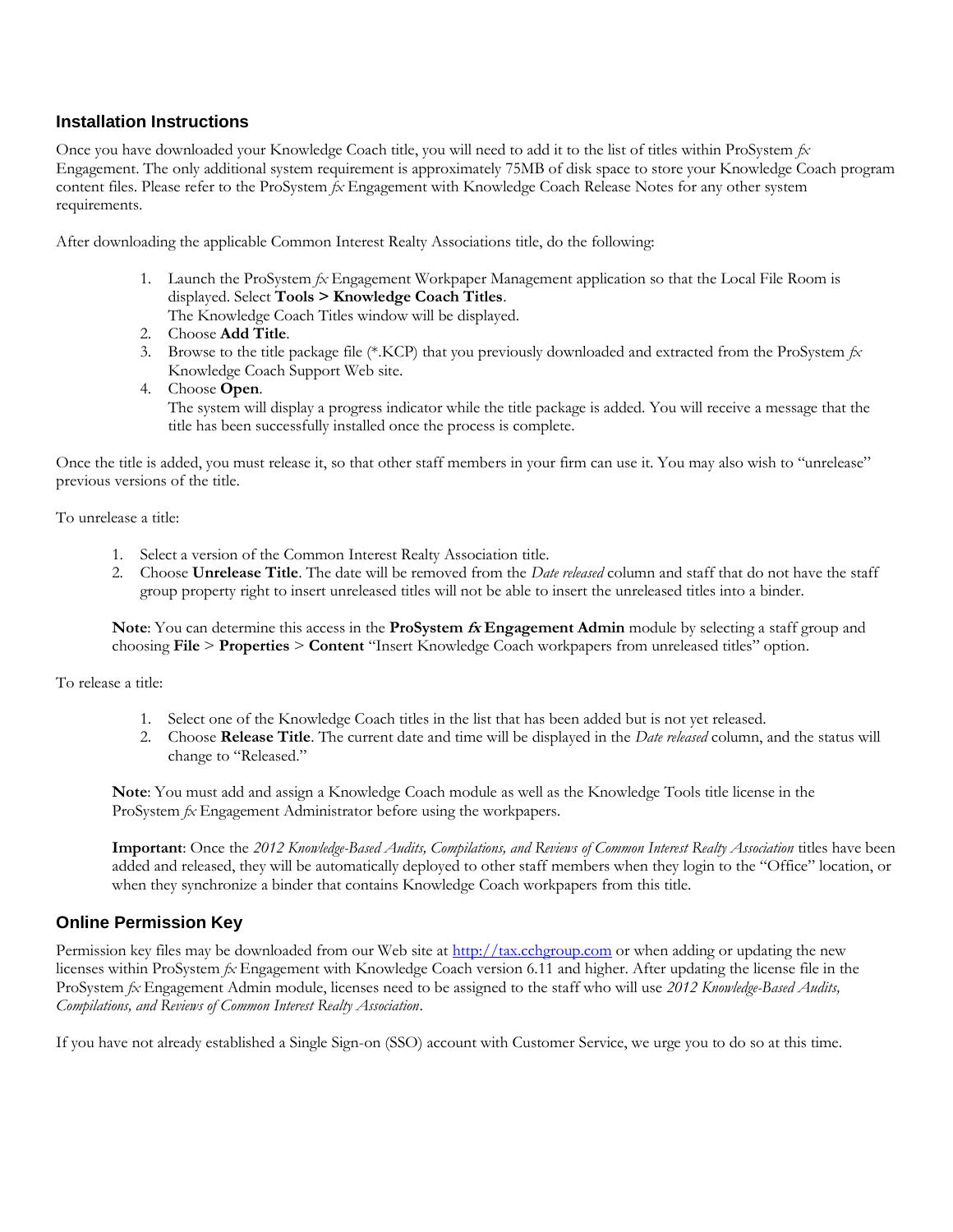Permission keys are no longer generally distributed via floppy diskette. You can choose to continue receiving the diskette by going to [http://tax.cchgroup.com/pfxsupport,](http://tax.cchgroup.com/pfxsupport) clicking the Firm Administration link, and making the appropriate selection (SSO access is required), or by contacting Customer Service at 1-800-PFX-9998, option 4.

## **Accounting Research Manager**

CCH's Accounting Research Manager is the most comprehensive, up-to-date and objective online database of financial reporting literature. It includes all authoritative and proposed accounting, auditing, and SEC literature, plus independent, expert-written interpretive guidance.

Our Weekly Summary email newsletter highlights the key developments of the week, giving you assurance that you have the most current information. It provides links to new FASB, AICPA, SEC, EITF, and IASB authoritative and proposal-stage literature, plus guidance from financial reporting experts.

Our team of content experts updates the system on a daily basis, so you can stay as current as possible. What's more, our experts attend critical standard-setting meetings and summarize the results for you, which means you'll learn of newly released literature and deliberations of current financial reporting projects as soon as they occur! Plus, you'll benefit from their easy-to-understand technical translations. Our expert's interpretations clearly lay out what the rules mean from your perspective.

Also available is the Knowledge-Based Common Interest Realty Associations, an audit, compilation and review guide that helps you comply with the AICPA's risk assessment standards and has incorporated the Knowledge-Based Audit, Knowledge-Based Compilation, and Knowledge Based Review methodology. The primary objective of the guide is to provide practitioners with an effective approach for conducting audits, compilations, and reviews of Common Interest Realty Associations. This publication supplements and complements the Knowledge-Based documents that are available in Knowledge Coach.

With Accounting Research Manager, you maximize the efficiency of your research time, while enhancing your results. Learn more about our content, our experts, and how you can request your free trial by visiting http://www.accountingresearchmanager.com. You can also access the Accounting Research Manager Web site by selecting the item in ProSystem  $\alpha$  Engagement from the Guidance tab on the Shortcuts bar in the Binder window.

## **Links to Accounting Research Manager (ARM)**

As indicated above, subscribers to an Accounting Research Manager library that includes source content can link directly to source material from references within Knowledge Coach workpapers. These links have been updated to reference the new Codification released by the FASB and available on ARM. The Codification on ARM is fully integrated with U.S. and international accounting standards, other non-authoritative materials and industry leading interpretive guidance.

## **Using Your Knowledge Coach Content**

To use your Knowledge Coach Workpaper Templates, open a binder in ProSystem *fx* Engagement, select the workpaper tab into which you would like to insert the workpaper, and select **New Knowledge Coach Workpaper** from the toolbar or File menu. The New Knowledge Coach Workpaper dialog appears (*Figure 1*).

Select the New Knowledge Coach Title with the content you would like to use. You can only select titles you have installed. The information displayed changes to reflect the workpaper organization available for the selected title. Select the Knowledge Coach Workpaper Templates to insert into your binder and click **OK**. The **Selected Workpaper Properties** dialog appears. Each workpaper name is automatically loaded into the Name field. Add a workpaper index in the Index field and make any



**Figure 1 – New Knowledge Coach Workpaper**